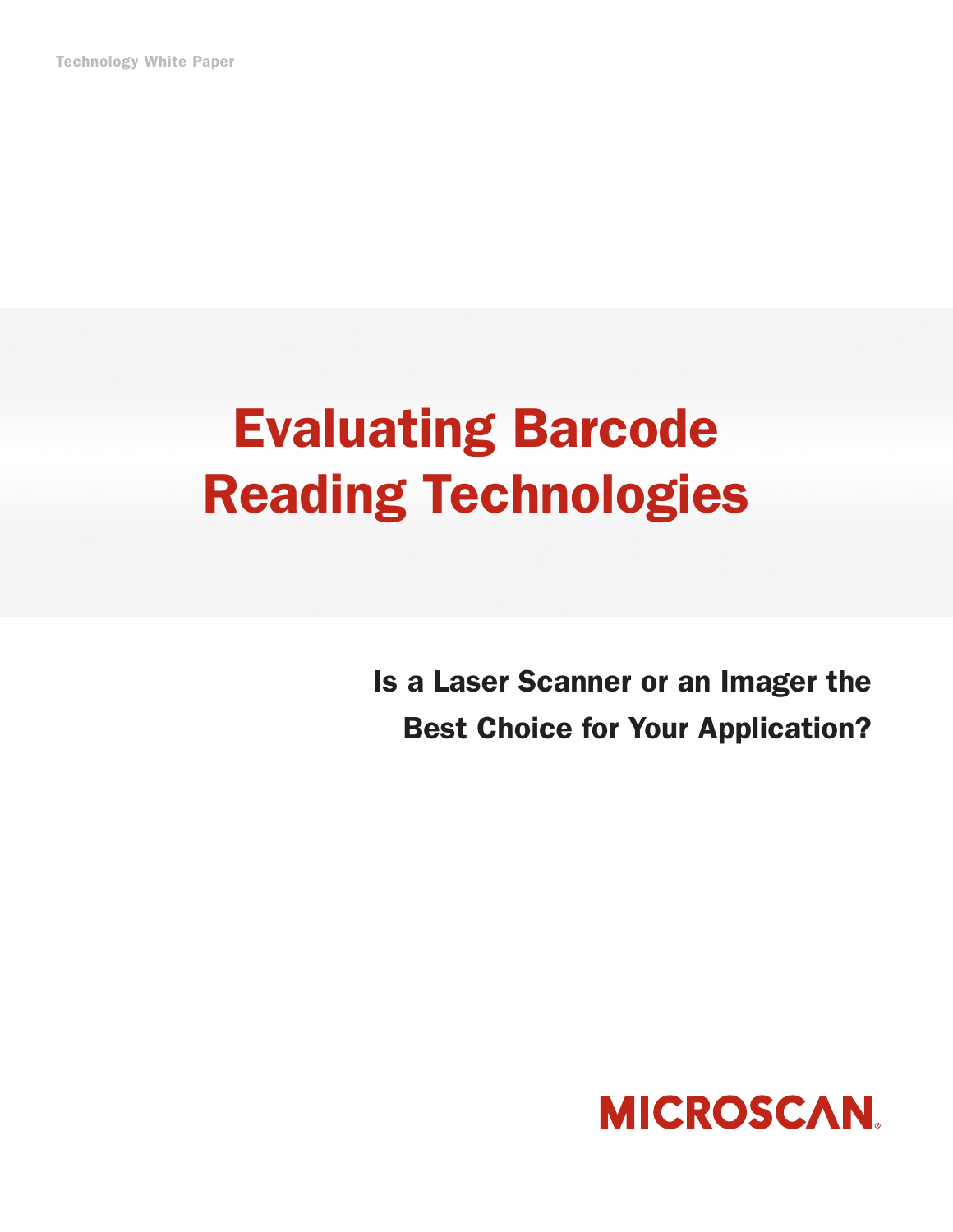# Evaluating Barcode Reading Technologies: Laser vs. Imager

Microscan Systems, Inc.

Choosing the right barcode reading technology is fundamental to achieving optimal performance from a data collection solution. As new symbologies and technologies are developed, the choices are more varied than ever. There has been much debate on the merits of laser-based and camera-based barcode readers, and in fact, some have asserted that only image-based readers should be considered for new automation applications.

Should laser barcode scanners be considered "obsolete" technology and are imagers (camerabased readers) the only viable technology for today's applications? While imagers have seen increased use due to the growing adoption of 2D symbols such as Data Matrix, laser scanners still set the standard for accurate, high speed barcode reading in many applications. The optimal barcode reading solution will be dictated by the specific requirements of an application.

#### *Laser Technology*

Laser scanners use a beam of light to form a single line across the width of a barcode. Fixed raster scanners were first created in the 1970s to read 1D barcodes in supermarkets and gained widespread use in manufacturing after the 1982 invention of the compact laser-diode scanner by Microscan founder Mike Mertel. Laser scanner models with a sweeping or omnidirectional raster have the ability to read stacked 1D symbols.

#### 3 Critical Considerations:

- Is the application using 1D, stacked, 2D, or a combination of symbols?
- Are the barcodes good quality and consistently placed?
- Is it a high speed application?



Figure 1: A single-row linear (1D) barcode.



Figure 2: PDF417, an example of a stacked symbology, is composed of stacked rows of width modulated barcodes.



Figure 3: This 2D Data Matrix ECC 200 symbology is infinitely scalable.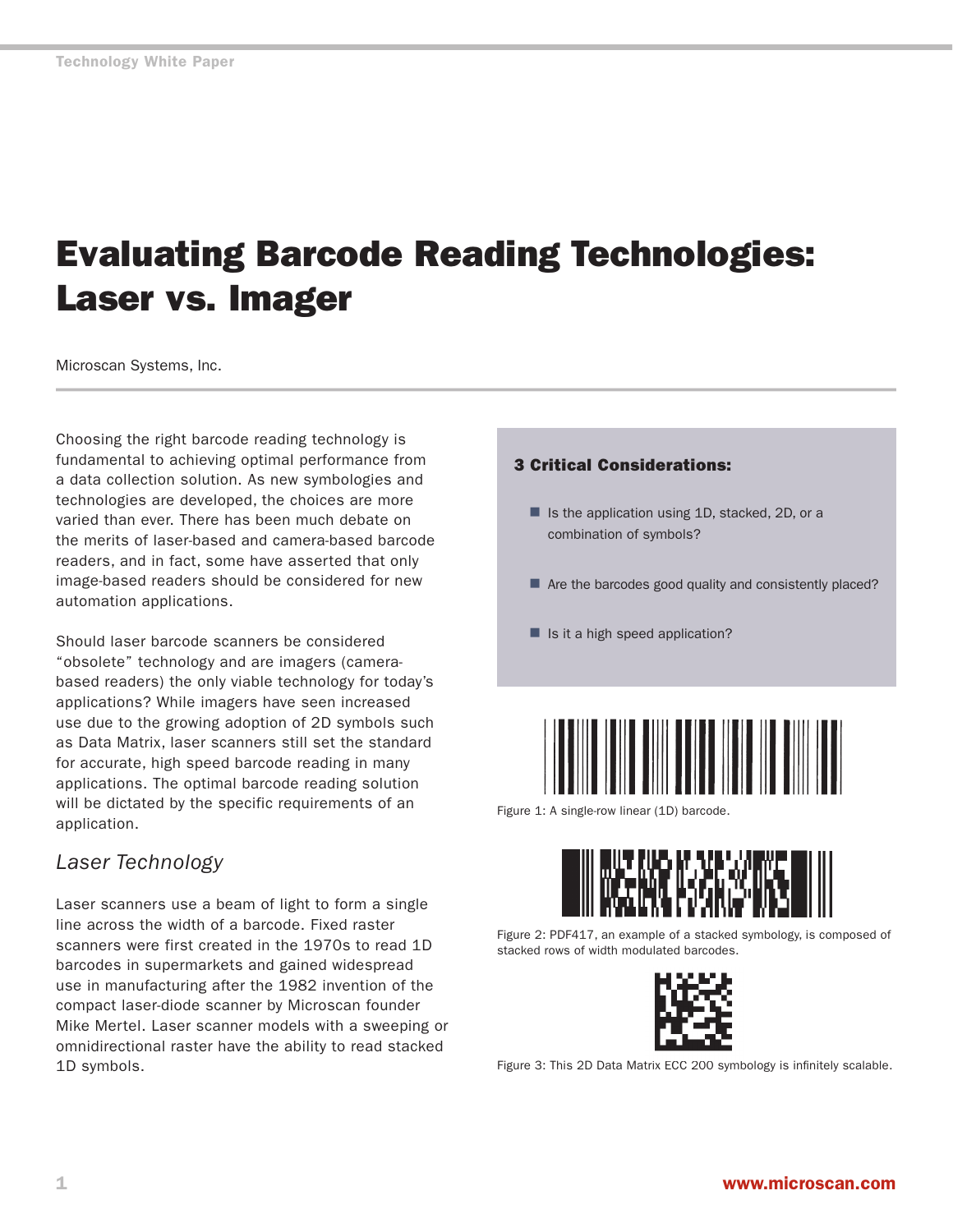While 1D use is declining in some industries where the small size of 2D symbols makes them a more attractive option, linear barcodes remain a critical element in many applications and industries, including clinical diagnostics, pharmaceutical packaging, and shipping labels.

With the benefits of simplicity, low cost, universal recognition, and ability to be printed and decoded easily, 1D symbols are still widely popular across the globe. Laser scanners can only decode in one dimension, so 2D symbols must be read with imagers or other camera-based products, which can also decode 1D symbols.

## *Imaging Technology*

Developed in the 1990s, camera-based imaging technology uses rows of CCD or CMOS sensors arranged in a two-dimensional array to generate an image of the symbol. This image processing provides the capability to decode both 1D and 2D formats. 2D symbols such as the Data Matrix (invented in

1994 by I.D. Matrix, now a part of Microscan) have been adopted in industries including electronics and automotive manufacturing because they allow large amounts of data within a small area. Information-dense 2D symbols are also favored for use in marking small items for tracking throughout their life cycle, a process known as direct part marking or DPM.

### *Choosing the Right Technology for Your Application*

Laser products benefit from nearly 40 years of refining the technology, allowing the creation of technology standards, and perfecting the most cost-effective units. Today's products provide a high cost-performance ratio. Imaging products are a more recent development and provide reading solutions at a higher cost and level of complexity due to their more sophisticated and expensive components. While camera-based imagers must filter through captured pixels and experience slower decode rates (relative to laser scanners), they have the added benefit of quality validation and the flexibility to read a much wider variety of symbols.

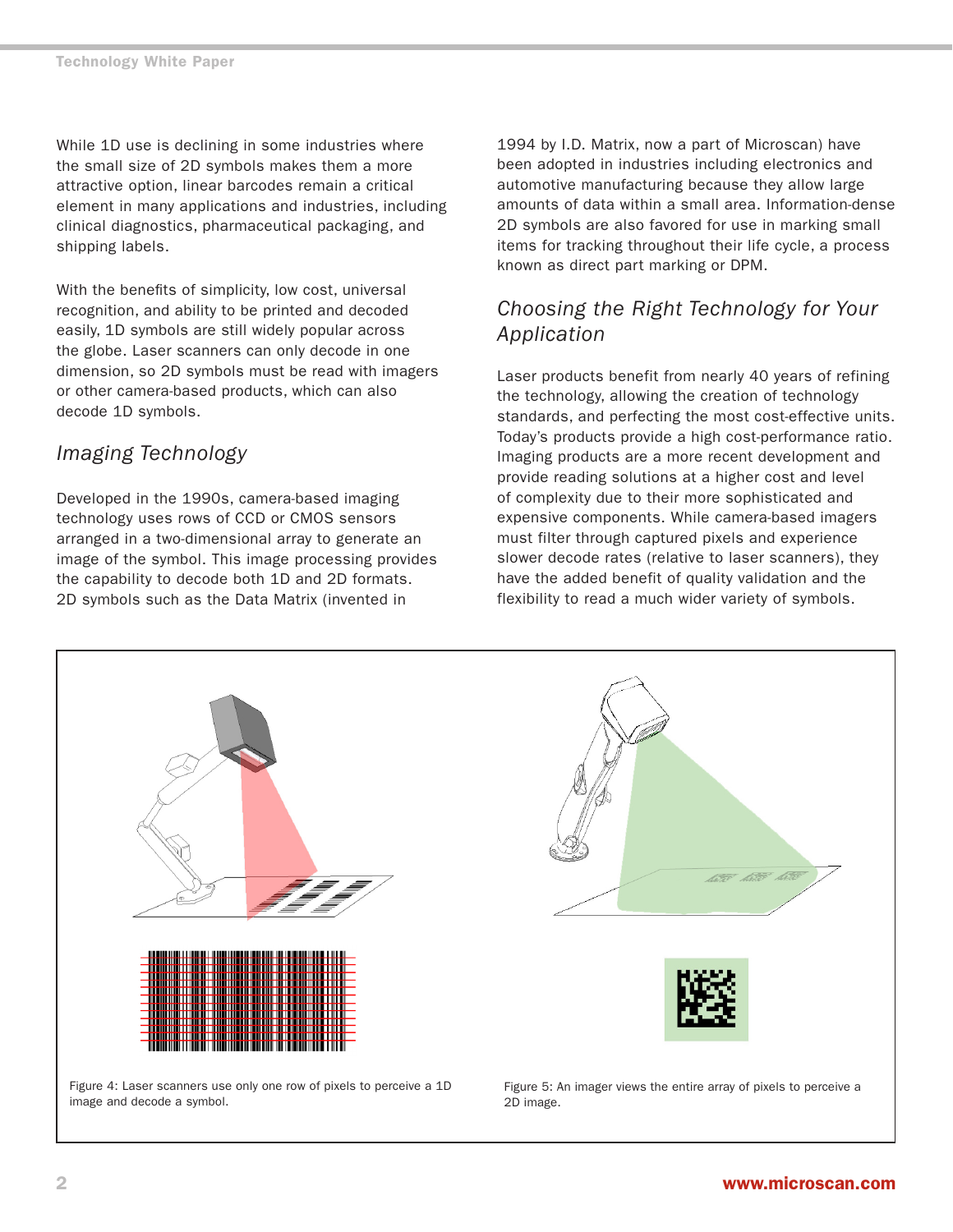Manufacturers should assess the best technology and product to meet their specific application needs at an optimal cost-performance ratio. Below are some simple rules to use when evaluating a barcode application.

- 1. If an application is using a 1D barcode and/or a stacked symbol such as PDF417, a laser scanner will often prove more advantageous than an imager.
	- Lasers provide reliable performance at a usually lower cost.
	- Lasers are faster and typically provide decode rates of over 1,000 real-time decodes per second.
	- Lasers provide a sharp, clear laser line which only focuses on the barcode.
	- Lasers can read over long distances and provide greater depth of field (the inside and outside distance from the scanner).
- Lasers are less complex; they are easier to use and integrate into an instrument or a manufacturing line.
- 2. If the application includes 1D or stacked 2D symbols that are poorly printed, damaged, or vary dramatically, it is possible to use either laser or imaging products.

For high speed or high throughput applications, laser scanners may be the better option. In some cases, poor quality or damaged symbols can be read by laser scanners with advanced code reconstruction algorithms, such as Microscan's QX-830 with X-Mode (see Figure 6). Many laser products do have limited quality checking to assess readability, but if the barcodes are extremely damaged or if dramatic variation is expected in symbol orientations, use of imaging technology will be required.